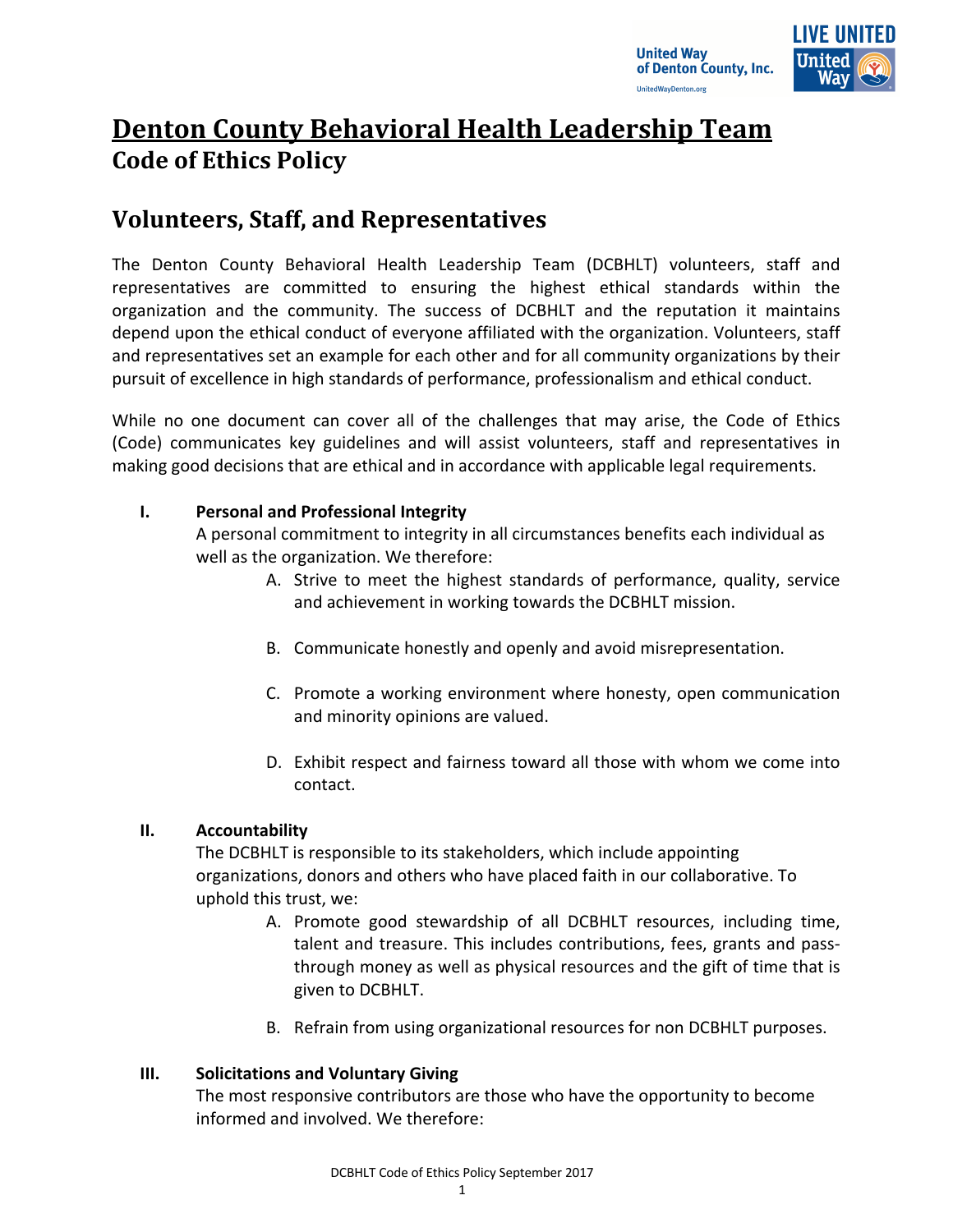- A. Promote voluntary giving with donors and vendors.
- B. Refrain from any use of coercion in fundraising activities.

#### **IV. Conflicts of Interest**

Any appointee who benefits financially, directly or indirectly as a result of an action/vote must abstain from the action/vote. A "benefit" shall include the possibility, or appearance, of personal financial gain to the appointee. A benefit occurs when the member or a person in the member's immediate family, and/or a partner or other business associate, and or their employer stand to gain financially from the action/vote.

In order to avoid any conflict of interest or the appearance of a conflict of interest, which could tarnish the reputation of DCBHLT and its affiliates, or undermine the public trust in the organization, volunteers and other representatives will:

- A. Refrain from activities that might be construed as a direct conflict of interest to the DCBHLT.
- B. Refrain from attempting to influence the selection of staff, consultants or vendors who are relatives or personal friends or affiliated with, employ, or employed by a person with whom they have a relationship that adversely affects the appearance of impartiality.
- C. DCBHLT Members should not knowingly take any action, or make any statement, intended to influence the conduct of DCBHLT in such a way to confer any financial benefit on themselves, their immediate family members or any organization in which they or their immediate family members have a significant interest as stakeholders, directors or officers.
- D. Disclose all known conflicts or potential conflicts of interest in any matter before the DCBHLT.
- E. Members of the DCBHLT shall annually file a disclosure of all known and potential conflict of interest. This will remain on file for three years.

#### **V. Confidentiality and Privacy**

Confidentiality is a hallmark of professionalism. We therefore:

- A. Ensure that all information, which is confidential, privileged or nonpublic, is not disclosed inappropriately. Abide by all rules and regulations as it relates to protected personal identifying information.
- B. Respect the privacy rights of all individuals in the performance of their DCBHLT duties.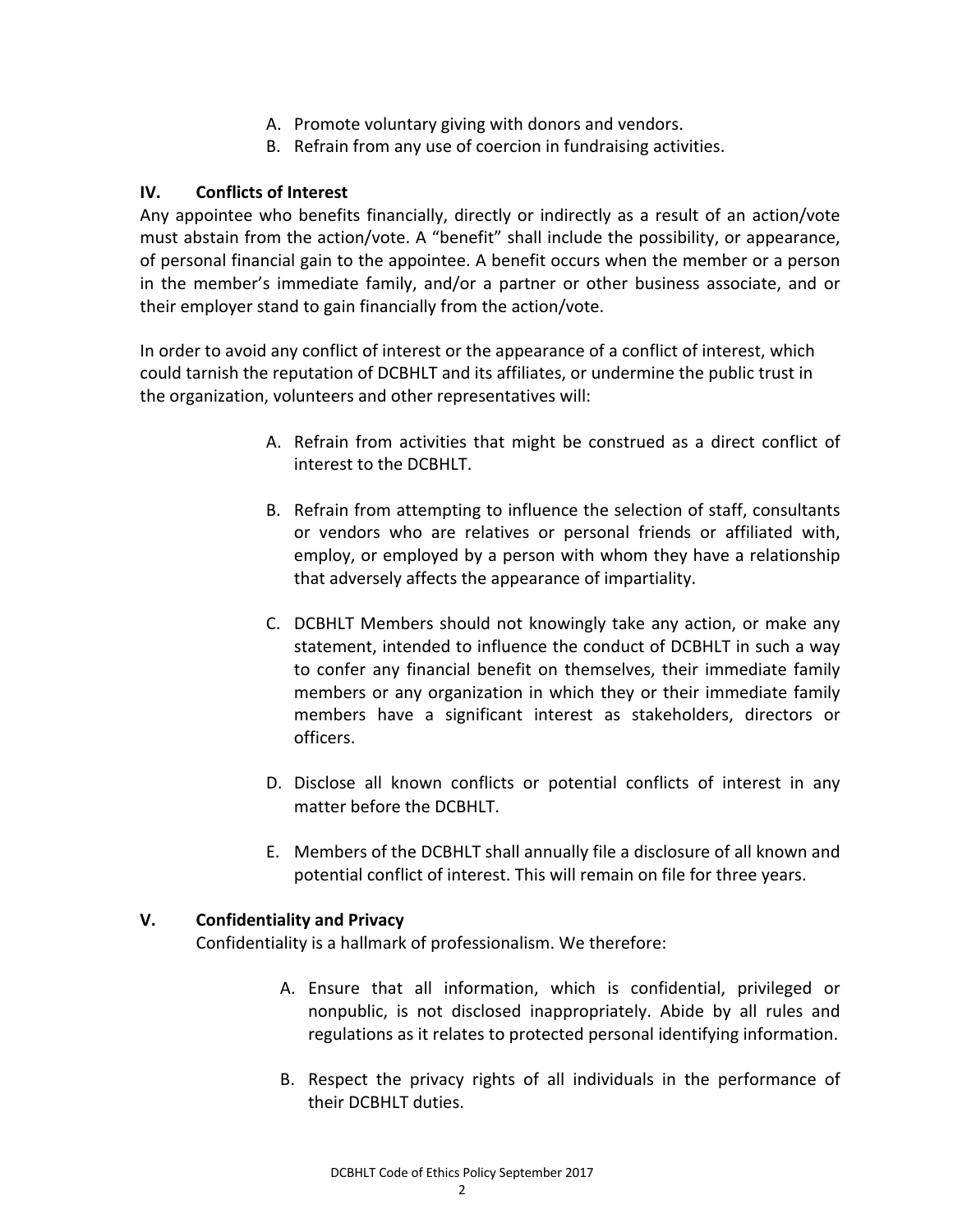#### **VI. Political Contributions**

The DCBHLT encourages individual participation in civic affairs, however DCBHLT may not make contributions to any candidate for public office or political committee and may not intervene in any political campaign on behalf of or in opposition to any candidate for public office.

#### **VII. Guidance and Disclosure**

Volunteers, staff and representatives are encouraged to seek guidance concerning the interpretation or application of this Code of Ethics. Any known or possible breaches of the Code of Ethics should be disclosed to the DCBHLT Chair.